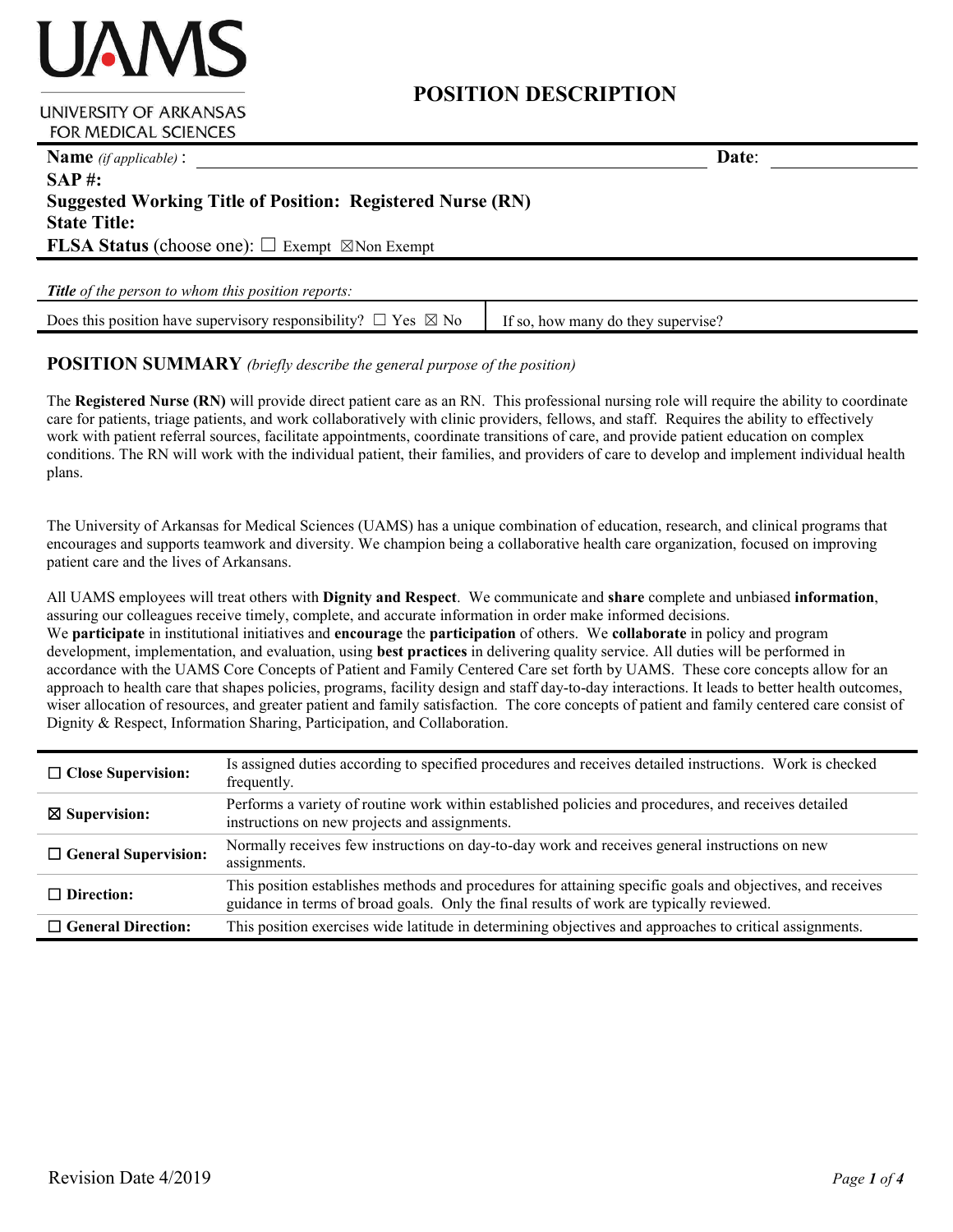**KEY RESPONSIBILITIES** *(list primary functions of the position, with the percent of time generally allocated to each; percent of time must add up to 100%)*

- The Registered Nurse (RN) delivers nursing care for patients within the limits of the Nurse Practice Act of the State of Arkansas and adheres to institutional policies, procedures and standards. The RN is responsible to adhere to the standard of care defined by UAMS, ANA, and Standards for specialty patient population with support and mentoring by other team members.
- Collects and documents assessment data.
- Develops a Plan of Care (POC) per standard.
- Implements POC including medical order and interdisciplinary approach.
- Evaluates the progress of patient toward attainment of desired outcomes.
- Provides effective patient/family education/discharge planning.
- Administers medication per standard including drug information to patients/families.
- Acts as a resource/supports others.
- Delivers patient care using the principles of the defined nursing modality.
- Delegates care based on UAMS standards, legal and regulatory requirements, specific job description and individual level of education and training.
- Contributes to a positive work environment that is conducive to clinical education while serving as a resource for student nurses and staff.

**Customer Service:** Interacts with, and assists, the public in a professional and friendly manner as needed. Demonstrates effective communication skills; communicates accurate and complete information; maintains strict confidentiality when necessary. Demonstrates positive working relationships with co-workers, management team, and ancillary departments; follows the Core Concepts of Patient and Family Centered Care and the Basic Code of Conduct Guidelines. Assists internal and external stakeholders, as needed, with exceptional customer service.

**Other duties as assigned.**

### **CORE COMPETENCIES** *(List only if these have been developed for Performance Management):*

- 1.
- 2.
- 3.
- 4.

5.

### **Machines or equipment used regularly in this role:**

|      | . .                    |
|------|------------------------|
| 100% | Medical Equipment      |
| 40%  | Computer               |
| 20%  | Telephone              |
| 10%  | Printer/Copier/Scanner |
|      |                        |

#### **Minimum Qualifications** *(Essential for the job – the applicant must possess at the time of hire)***:**

| Education, general:                        | Bachelor's degree in Nursing, Associate's degree in Nursing, Diploma RN, or Master's<br>degree in Nursing.                     |
|--------------------------------------------|--------------------------------------------------------------------------------------------------------------------------------|
| Education, special<br>or professional:     | Must be a graduate of an accredited RN nursing program.                                                                        |
| Experience, amount<br>(in years) and type: | Minimum of 1 year of Registered Nursing experience;<br>OR<br>Must be accepted into the UAMS New Graduate RN Residency Program. |
| Licenses,                                  |                                                                                                                                |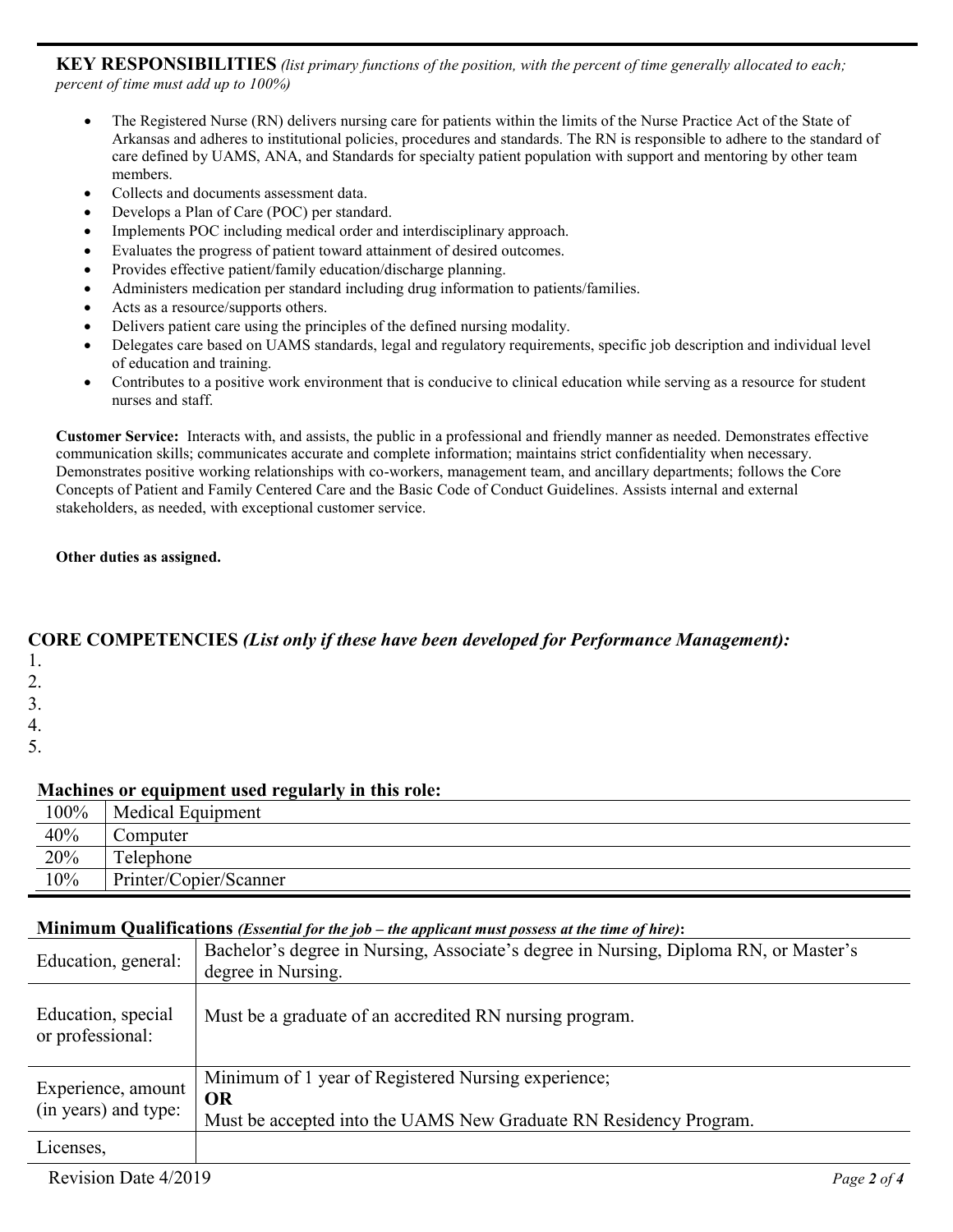| certificates, or<br>registration:           | Valid Registered Nursing License                                                                                 |
|---------------------------------------------|------------------------------------------------------------------------------------------------------------------|
| Special knowledge,<br>abilities and skills: | Basic computer skills.<br>Excellent communication skills.<br>Strong work ethics and accountability.<br>$\bullet$ |
| Physical                                    |                                                                                                                  |
| Requirements:                               |                                                                                                                  |

### **Preferred Qualifications** *(Non-essential for the job –the applicant may possess at the time of hire)***:**

| Education, general:   |                                                                                       |
|-----------------------|---------------------------------------------------------------------------------------|
| Education, special    |                                                                                       |
| or professional:      |                                                                                       |
| Experience, amount    |                                                                                       |
| (in years) and type:  |                                                                                       |
| Licenses,             | <b>Current BLS</b>                                                                    |
| certificates, or      | ACLS certification (or obtain certification within one year of starting in this role) |
| registration:         |                                                                                       |
| Special knowledge,    |                                                                                       |
| abilities and skills: |                                                                                       |

## **Essential Physical Requirements**:

| Stand (choose one):<br>$\Box$ Never $\Box$ Occasionally $\boxtimes$ Frequently $\Box$ Continuously                                                                                             |  |  |  |
|------------------------------------------------------------------------------------------------------------------------------------------------------------------------------------------------|--|--|--|
| Sit (choose one):<br>$\Box$ Never $\Box$ Occasionally $\Box$ Frequently $\Box$ Continuously                                                                                                    |  |  |  |
| $\Box$ Never $\Box$ Occasionally $\boxtimes$ Frequently $\Box$ Continuously<br>Walk (choose one):                                                                                              |  |  |  |
| Bend, crawl, crouch, kneel, stoop, or reach overhead (choose one):<br>$\Box$ Never $\Box$ Occasionally $\Box$ Frequently $\Box$ Continuously                                                   |  |  |  |
| <b>Lift/Carry Weight (choose one):</b> $\Box 10$ lbs or less $\Box 11-25$ lbs $\Box 26-50$ lbs $\Box 51-99$ lbs $\boxtimes 100+$ lbs                                                           |  |  |  |
| <b>Push/Pull Weight (choose one):</b> $\Box$ 10 lbs or less $\Box$ 11-25 lbs $\Box$ 26-50 lbs $\Box$ 51-99 lbs $\boxtimes$ 100+ lbs                                                            |  |  |  |
| Use hands to touch, handle or feel (choose one): $\Box$ Never $\Box$ Occasionally $\Box$ Frequently $\Box$ Continuously                                                                        |  |  |  |
| Talk (choose one):<br>$\Box$ Never $\Box$ Occasionally $\boxtimes$ Frequently $\Box$ Continuously                                                                                              |  |  |  |
| Hear (choose one):<br>$\Box$ Never $\Box$ Occasionally $\Box$ Frequently $\boxtimes$ Continuously                                                                                              |  |  |  |
| <b>Taste or smell (choose one):</b> $\Box$ Never $\Box$ Occasionally $\Box$ Frequently $\Box$ Continuously                                                                                     |  |  |  |
| <b>Read, concentrate, or think analytically (choose one):</b> $\Box$ Never $\Box$ Occasionally $\Box$ Frequently $\boxtimes$ Continuously                                                      |  |  |  |
| <b>Physical Environment (select all that apply):</b><br>$\Box$ Classroom Setting $\Box$ Inside Office Environment $\Box$ Inside Medical Facility Environment $\Box$ Outdoor Weather Conditions |  |  |  |
| <b>Noise Level (choose one):</b> $\Box$ Quiet $\Box$ Moderate $\Box$ Loud                                                                                                                      |  |  |  |
| Visual Requirements (select all that apply):                                                                                                                                                   |  |  |  |

☒Near visual acuity ☒Far visual acuity ☒Color discrimination ☒Depth perception ☒Peripheral vision ☐Not required

**Hazards (select all that apply):**